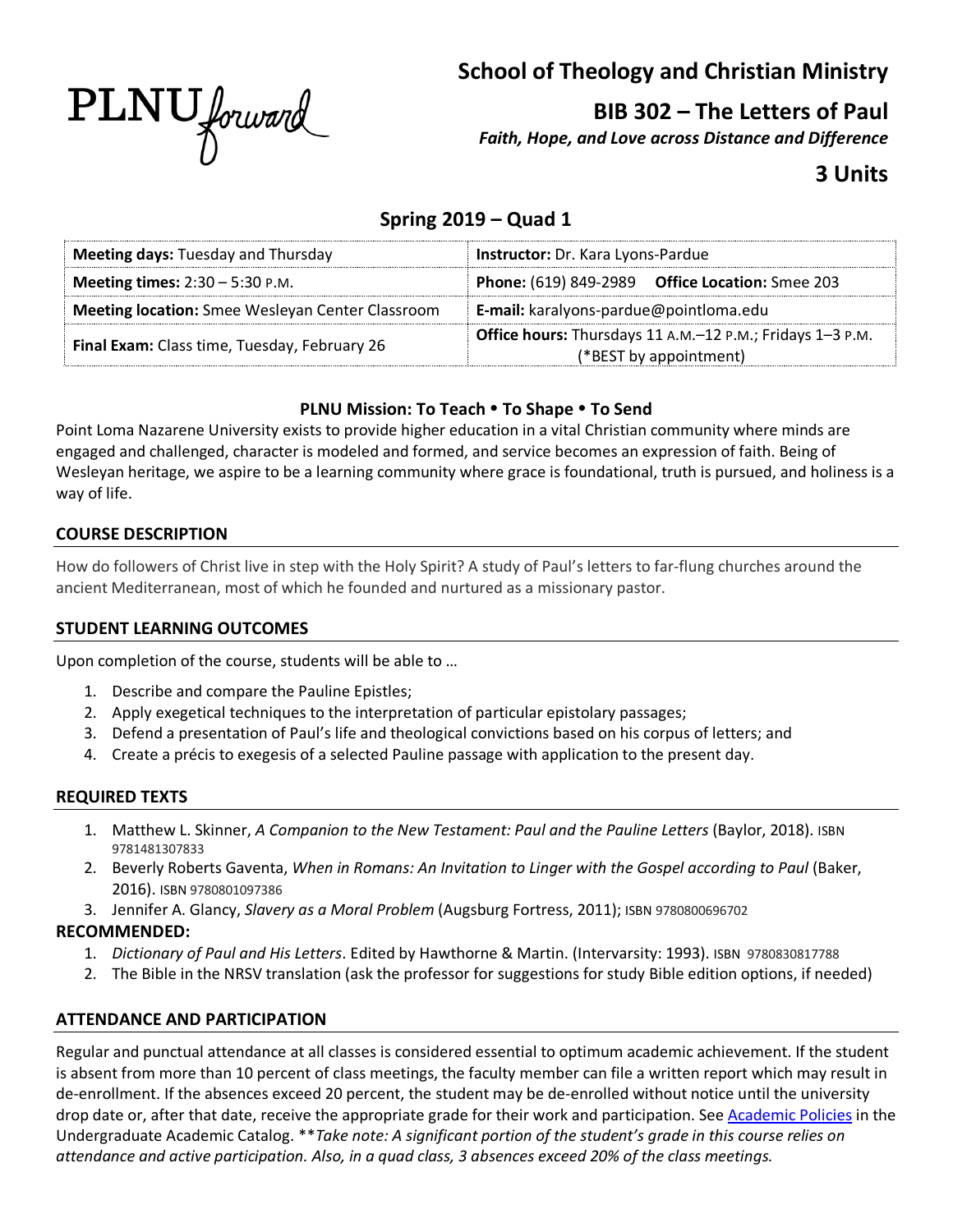### **PLNU COPYRIGHT POLICY**

Point Loma Nazarene University, as a non-profit educational institution, is entitled by law to use materials protected by the US Copyright Act for classroom education. Any use of those materials outside the class may violate the law.

#### **PLNU ACADEMIC ACCOMMODATIONS POLICY**

If you have a diagnosed disability, please contact PLNU's Disability Resource Center (DRC) within the first two weeks of class to demonstrate need and to register for accommodation by phone at 619-849-2486 or by e-mail at DRC@pointloma.edu. See Disability Resource Center for additional information.

#### **INCOMPLETES AND LATE ASSIGNMENTS**

All assignments are to be submitted/turned in by the beginning of the class session when they are due, as indicated by the schedule below. A late assignment is automatically subject to a 10% reduction in grade. Each 24-hour period subsequent to the time it was due, the instructor will deduct another 10%.

#### **PLNU ACADEMIC HONESTY POLICY**

Students should demonstrate academic honesty by doing original work and by giving appropriate credit to the ideas of others. Academic dishonesty is the act of presenting information, ideas, and/or concepts as one's own when in reality they are the results of another person's creativity and effort. A faculty member who believes a situation involving academic dishonesty has been detected may assign a failing grade for that assignment or examination, or, depending on the seriousness of the offense, for the course. Faculty should follow and students may appeal using the procedure in the university Catalog. See Academic Policies for definitions of kinds of academic dishonesty and for further policy information.

#### **INCLUSIVE LANGUAGE**

The School of Theology and Christian Ministry is committed to the equality of women and men. Recognizing that people have often used the English language in ways that imply the exclusion or inferiority of women, the school urges students, faculty, and staff to avoid sexist language in public discourse, in classroom discussion, and in their writings. Thus, terms like "man" or "mankind" or the pronoun "he," should not be used to refer to all humans. Instead "humanity," "humans," and "he or she" better acknowledge women as full persons.

#### **FINAL EXAMINATION POLICY**

Because this is a quad class, this course's final exam is scheduled for class time on Tuesday, February 26. Absolutely no requests for early examinations or alternative days will be approved.

#### **USE OF TECHNOLOGY**

Students are encouraged to use technology, especially the Canvas site, for learning and communication outside of class. *In class, however, the professor strongly discourages the use of electronic devices*. So far, using such devices tends to distract our focus and distance us from one another. If you seek permission to use a device in the case of specific need, please speak to Dr. Lyons-Pardue.

#### **ASSESSMENT AND GRADING**

This course will be graded on a 1,000-point scale. The following are the grading categories and point-values:

| <b>Assessment Item</b>                          | % of Total GRADE   |
|-------------------------------------------------|--------------------|
| Class Attendance                                | $10% = 100$ points |
| <b>Reading Comprehension Quizzes</b>            | $25% = 250$ points |
| <b>Small Papers/Presentations</b>               |                    |
| Dictionary Article Abstract &<br>$\blacksquare$ | $15% = 150$ points |
| Presentation                                    |                    |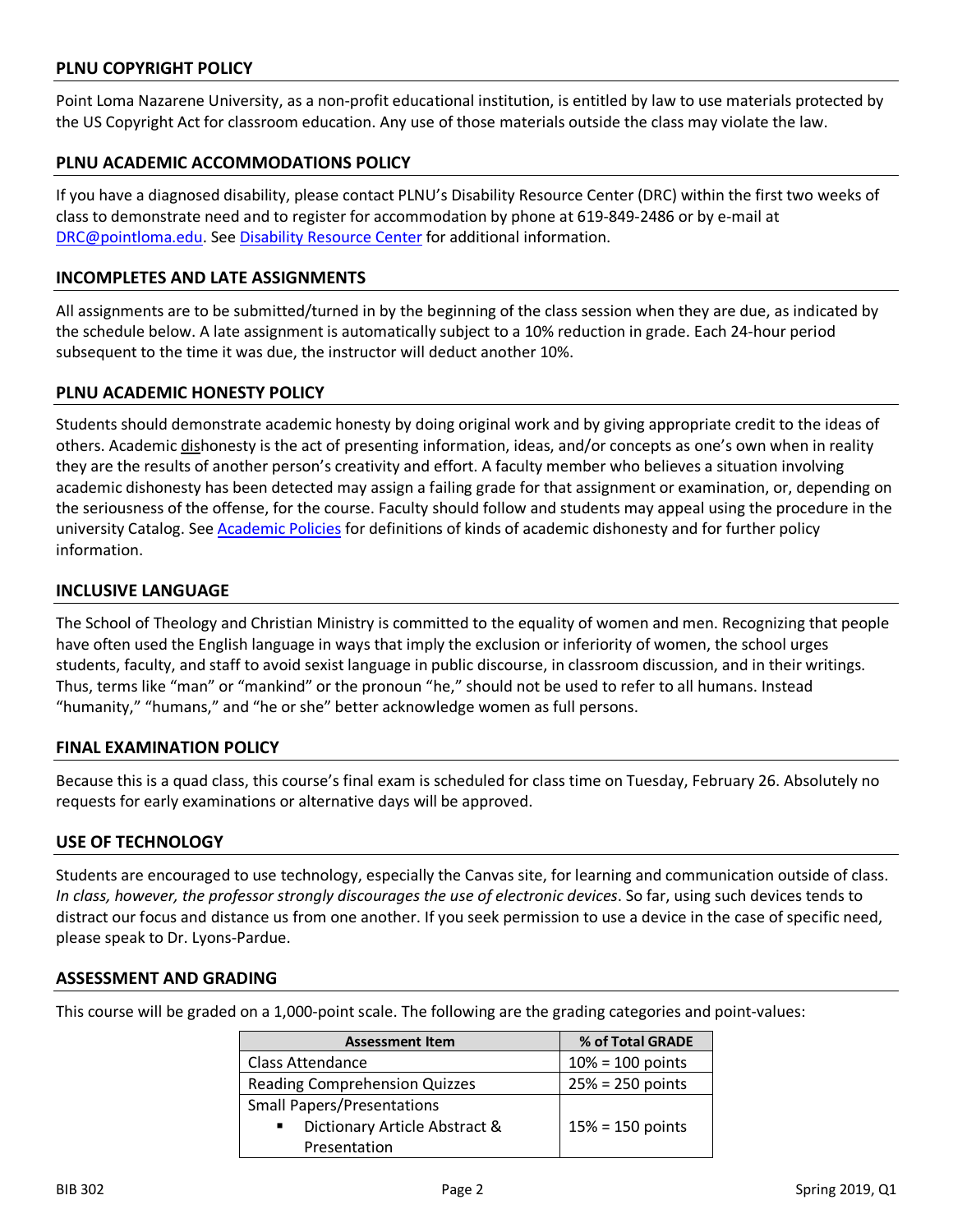| Wiley Lecture Report & Reflection    |                     |
|--------------------------------------|---------------------|
| Letter Guide & Discussion Leadership | $20\% = 200$ points |
| Précis to Passage Exegesis           | $30\% = 300$ points |

**Class Attendance** is worth 10% of the student's total grade. These may seem like "fluff points," but they awarded based on the conviction that the class functions best when all students are present and contributing. (Two tardy arrivals or early departures will be considered an absence.)

Perfect attendance = 100 pts; 1 absence (or equivalent) = 90 pts; 2 absences = 60 pts; 3 or more absences = 0 pts or dropped from class (See attendance policy).

**Reading Comprehension** is the foundation of learning and required for meaningful dialogue. Therefore, students will begin nearly every class with an individual and team quiz over the required reading (See Course Schedule). The individual and team comprehension quizzes will be identical each day. The student must score a 70% on his/her individual quiz in order to be eligible for the team quiz score. If the team score is higher than the student's >70% score, the team score will be counted as his/her official score that week. The last two weeks of class have a reduced reading load in compensation for the reading students will be doing for their final project. (Total: 250 points) *Fulfills Outcomes #1-3.*

## **Small Papers / Presentation**

- **1. Dictionary Article Abstract and Presentation:** From a list of instructor-approved options, the student will select one topic (with an assigned presentation/due date; See Course Schedule). Summarize the article topic in 250- 300 words based on the *Dictionary of Paul and His Letters* (*DPHL*). An example will be provided in class and on Canvas. The student must make copies of his/her abstract for each class member and the professor (~13 copies). 50 pts will be based on the quality, comprehensibility, and selection of examples of the in-class presentation (3-5 minutes). The remaining 25 points are based on the submitted written abstract; including the quality of writing, accuracy, and selection of additional salient information for presentation. This ongoing learning exercise helps teach the class; it serves to introduce a diverse body of scholarly topics and literature to the class, while holding each student responsible for educating her classmates. *This is not a line-by-line paraphrase or condensation of the original.* Instead, by summarizing accurately in your own words and presenting relevant examples, you demonstrate understanding. (Total: 75 pts) *Fulfills Outcomes #1-3.*
- **2. Wiley Lecture Report and Reflection:** Dr. Brian Bantum is giving the Wiley lectures in Theology (Feb. 11-13, 2019). His topic is *"Who Will We Be? Doing Theology as Though Our Bodies Mattered."* Students must attend at least two full lectures and our class will be canceled on Tuesday, Feb. 12 to account for the extra obligations (25 of the total points are awarded for sign-in and attendance at 2 lectures); if there is a scheduling conflict, speak to the professor about the make-up alternative. The student's Report should be one brief paragraph on each lecture attended (in concise, complete sentences) covering the entire lecture's content. The Reflection portion will be three sentences answering this question: How can we read Paul "as though our bodies mattered"? (Three paragraphs; Approximately 600 words; total 75 pts). *Fulfills Outcome #4.*

**Letter Guide and Discussion Leadership** (200 pts): In pairs, students will produce an introductory guide to one of Paul's letters in focus for the class session (See calendar below for dates). Students will lead class discussion on the letter (Part III of the class) for 20-30 minutes. The Letter Guide and class-discussion prompts need to be submitted to the Professor for evaluation and approval by no later than 9:00 a.m. on the day the Leadership takes place, or sooner if needed to allow for feedback and alterations. An example will be provided in class and more information provided on Canvas. *Fulfills Outcome #1 and 3.*

The **Précis to Passage Interpretation** (300 pts) combines the student's prior work on the Letter Guide and further exegetical work on a particular passage from the same letter (from a limited set of passage options). This final project is neither the academic classic, an exegetical paper, nor the church classic, a sermon, but could serve as a curated preliminary resource for either. Particularly, the interpretive guide will merge the two, demonstrating the student's academic Biblical Studies preparation and being geared for use by real pastors preparing to preach on a particular Pauline passage. Abbreviated presentations of the guide will take place during the Final Exam Period (last day of class)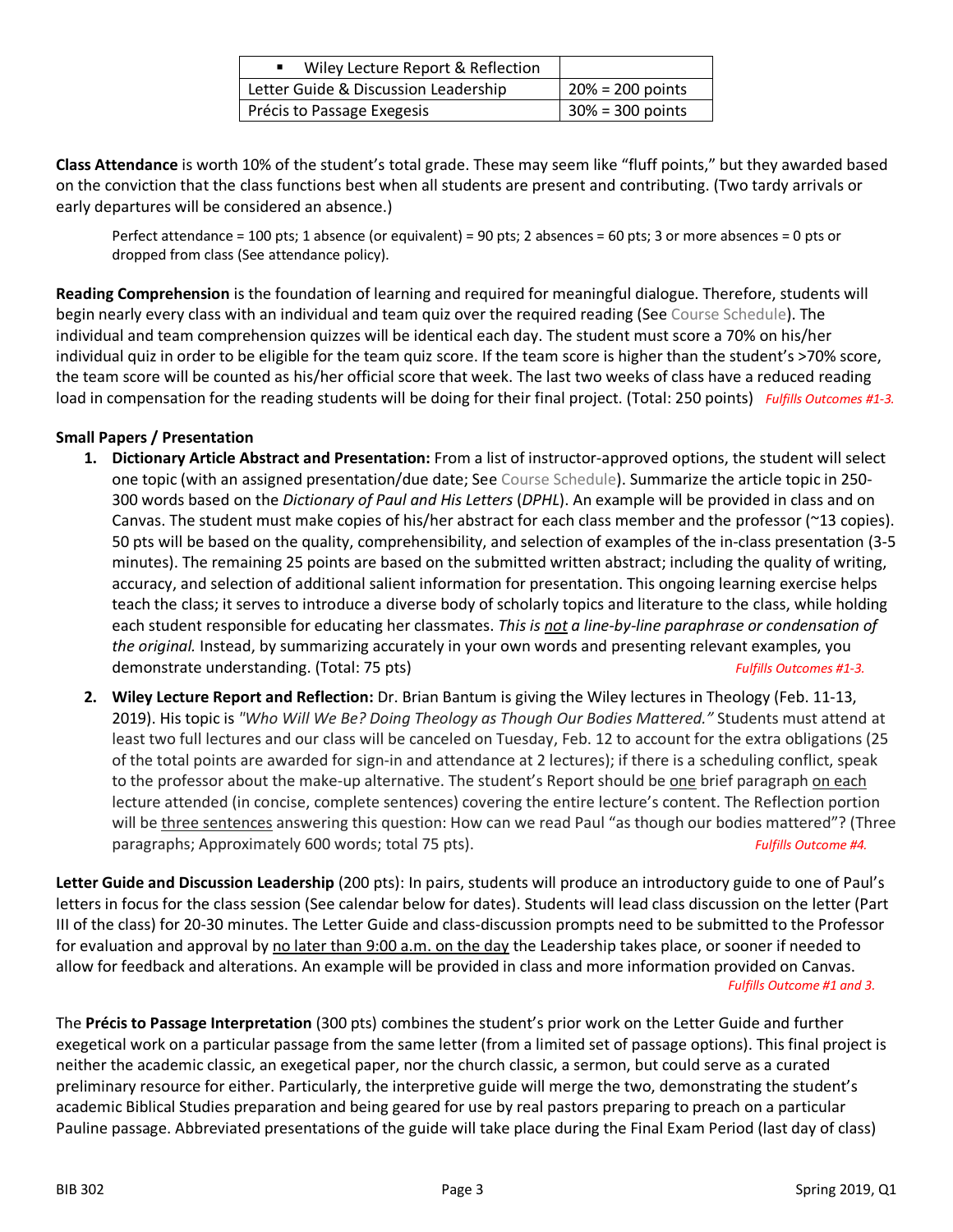and will be graded out of 50 pts. Attendance of others' presentations is mandatory. The Passage Interpretation Guide itself will be worth 250 points and will follow the structure provided on Canvas. *Fulfills Outcomes #1, 2, and 4.*

## **DAILY CLASS STRUCTURE**

*This is an approximation, but our general class flow will follow this structure. Both variety and structured expectations will be key to accomplishing the desired course outcomes in our lengthy class sessions. Below, bolded sections represent student-led portions.* 

| $2:30 - 2:45$ | Welcome, Prayer, Class Plan, & Big Ideas/Questions from Readings |                                                                                   |
|---------------|------------------------------------------------------------------|-----------------------------------------------------------------------------------|
| $2:45 - 3:15$ | Ι.                                                               | Reading Preparation Assessment – iRAT and tRAT: Individual (i) and Team (t)       |
|               |                                                                  | <b>Readiness Assessment Test</b>                                                  |
| $3:15 - 3:30$ | $\mathbf{II}$ .                                                  | Clarifying Questions on Biblical Text and Textbook readings                       |
| $3:30 - 4:15$ | Ш.                                                               | <b>Guided Discussion on Biblical Text (student-led most weeks)</b>                |
| $4:15 - 4:25$ | Break, Snacks                                                    |                                                                                   |
| $4:25 - 4:40$ | IV.                                                              | <b>Student Presentations on Dictionary Articles</b>                               |
| $4:40 - 5:00$ | V.                                                               | <b>Primary Sources &amp; Instruction</b>                                          |
| $5:00 - 5:30$ | VI.                                                              | Contemporary Reflection (case-studies; modern issues; theological interpretation) |

#### **COURSE SCHEDULE AND ASSIGNMENTS**

| Wk             | <b>Date</b>   | <b>Due</b><br>$\Box$ Biblical texts to read by class time; $\triangleright$ Textbook<br>selections to read by class time; nin class reading<br>comprehension quiz, indiv. & team; $\equiv$ Paper due in class | <b>CLASS TOPIC</b><br><b>Dictionary Article (individually</b><br>assigned from DPHL)<br>$\blacksquare$ Letter Guide and Discussion<br>Leadership (individually assigned) |  |  |
|----------------|---------------|---------------------------------------------------------------------------------------------------------------------------------------------------------------------------------------------------------------|--------------------------------------------------------------------------------------------------------------------------------------------------------------------------|--|--|
| 1              | Thurs, Jan 10 |                                                                                                                                                                                                               | <b>INTRODUCTION TO PAUL</b><br><b>INTRODUCTION TO THE CLASS</b><br>1 & 2 THESSALONIANS                                                                                   |  |  |
| $\overline{2}$ | Tues, Jan 15  | <b>Q</b> Acts 9:1-23; 11:19-30; 13:1-18:23; 26:1-28:31; Galatians<br>1:11-2:14; Philippians 3:1-11; 1 Corinthians 15:1-11<br>> Skinner, Chs. 1-2 (p. 1-45)<br>Reading quiz, iRAT and tRAT                     | <b>WHO WAS PAUL?</b><br><b>ANCIENT LETTER-WRITING</b><br><b>E</b> EXAMPLE: Paul in Acts and Letters                                                                      |  |  |
|                | Thurs, Jan 17 | $\mathbf{\Omega}$ Romans<br>Skinner, Ch. 3 (p. 47-77)<br>▶ Gaventa, Chs. 1-2 (p. 1-74)<br>Reading quiz, iRAT and tRAT                                                                                         | <b>ROMANS</b>                                                                                                                                                            |  |  |
| 3              | Tues, Jan 22  | <b>Example 3</b> Romans Chs. 12-16 (again)<br>Gaventa, Chs. 3, 4, & Conclusion (p. 75-128)<br>Reading quiz, iRAT and tRAT                                                                                     | ROMANS, CONTINUED<br><b>■</b> Israel<br><b>■ Faith</b><br>Righteousness                                                                                                  |  |  |
|                | Thurs, Jan 24 | $\mathbf{\Omega}$ 1 Corinthians<br>> Skinner, Ch. 4(p. 79-108)<br>Reading quiz, iRAT and tRAT                                                                                                                 | <b>1 CORINTHIANS</b><br><b>■ 1 Cor Guide</b><br>■ Gifts of the Spirit ■ Resurrection<br><b>■</b> Death of Christ<br>■ Eschatology*                                       |  |  |